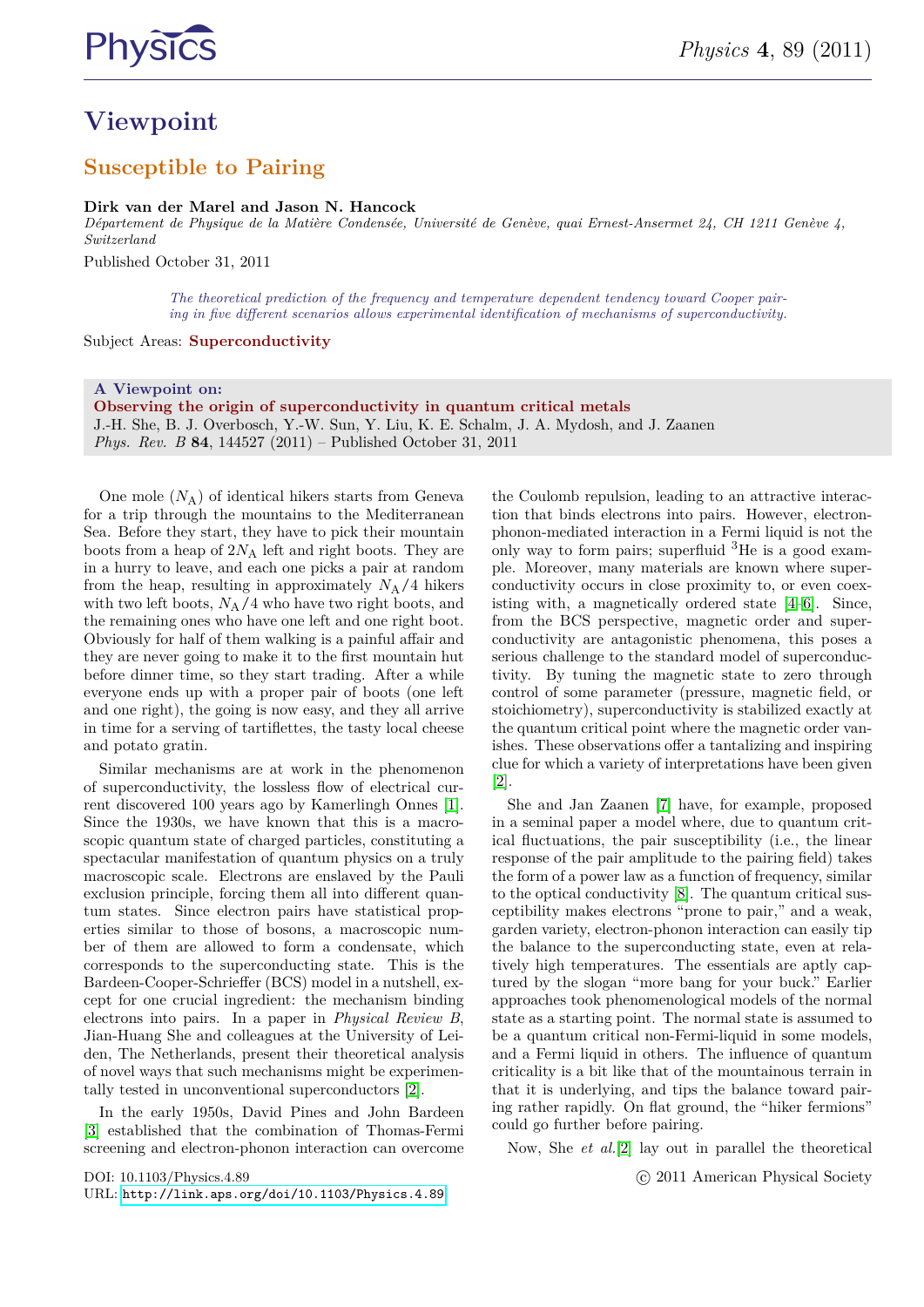



<span id="page-1-4"></span>FIG. 1: (Left) To carry out future experiments on quantum critical superconductors as proposed by She *et al.*[\[2\]](#page-1-1), a two-layer tunnel junction could be used that consists of a high-transition-temperature superconductor (HTSC) next to a low-transition-temperature superconductor in the normal state (LTSC). The two layers are separated by a thin insulating barrier. In the HTSC all the electrons are paired (colors indicate spins), whereas in the LTSC some of the Cooper pairs can tunnel into the normal material from the superconductor. This effect is larger when the pair susceptibility increases as indicated by the tunneling current. (Right) Experimental measurements of the pair susceptibility could distinguish between conventional BCS behavior (top curve) and exotic quantum critical superconductivity (bottom panel). (Righthand curves adapted from She *et al.*[\[2\]](#page-1-1).)

expectations for the pair susceptibility of 5 different theories of superconductivity in quantum critical metals. These scenarios include the orthodox BCS theory with a simple Einstein-oscillator pairing function, BCS with a Hertz-Millis-type criticality of the bosonic spectrum, BCS with a simple pairing function and quantum critical electrons, and two limits of the recently developed holographic superconductivity that borrow mathematical concepts from string theory [anti–de Sitter/conformal field theory (AdS/CFT) correspondence] in order to handle scaling near a quantum critical point.

The pair susceptibility shows a distinct signature in each case considered, suggesting that a measurement of  $\chi_{\text{pair}}(\omega, T)$  could distinguish among theoretical proposals (Fig. [1\)](#page-1-4). In contrast to many bulk properties like electrical transport and magnetometry, which can be related to integral convolutions over  $\chi_{\text{pair}}(\omega)$ , a direct measurement of this quantity sharpens the contrast between various theories.

A method for measuring  $\chi_{\text{pair}}(\omega, T)$  was suggested by Ferrell [\[9\]](#page-2-3) and developed in 1970 by Scalapino [\[10\]](#page-2-4). The experiment involves creation of a thin insulating junction between two superconductors with very different transition temperatures,  $T_c^{\text{high}}$  and  $T_c^{\text{low}}$ . At temperatures  $T_c^{\text{low}} < T < T_c^{\text{high}}$  and at fixed voltage *V* across the junction, the current is not simply determined from Ohm's law and the serial sum of the bulk resistances of the layers, but there is an "extra" current that arises from the

DOI: 10.1103/Physics.4.89

influence of the high- $T_c$  condensate on the lower- $T_c$  material, still in its normal state. The extra current that flows is determined by the lower- $T_c$  material's propensity to accept Cooper pairs from the higher- $T_c$  neighbor, i.e.,  $\chi_{\text{pair}}(\omega, T)$ . The excess current therefore constitutes a direct measurement of the pair susceptibility at a frequency related to the voltage drop across the barrier  $\omega = 2eV/\hbar$ .

Creating a junction with appropriate characteristics and sufficient quality is itself an achievement, and an essential prerequisite to the proposal of She *et al.*[\[2\]](#page-1-1). The first experiment of this type was successfully performed in conventional superconductors by Anderson and Goldman [\[11\]](#page-2-5) in the same year as Scalapino's proposal. This measurement required careful elimination of a possible extraneous signal that may be confused with the desired "extra current" through the junction. Related challenges were overcome by development of masking techniques to avoid extraneous signals near the higher- $T_c$  strained edges of the sample, systematic tests for possible shortcuts through the insulating barrier, and magnetic field tests to steer clear of a regime where a known thermal effect on the dc Josephson coupling could give an unwanted additional signal [\[12\]](#page-2-6). With these influences under control, the excess current above the quasiparticle contribution was found, consistent with prediction.

To apply this technique to unconventional superconductors with a pairing symmetry different from *s* wave, new technical difficulties arise due to enhanced contributions from quasiparticle tunneling. However, such an experiment was recently performed successfully in an underdoped cuprate superconductor [\[13\]](#page-2-7). This measurement suggested that pairing fluctuations persist over only a narrow temperature window above  $T_c$ , but, importantly for the work of She *et al.*[\[2\]](#page-1-1), showed that Scalapino's suggestion could indeed be performed in practice on an unconventional superconductor.

The pair susceptibility is the quantity most central to superconductivity. The proposed experimental mapping of  $\chi_{\text{pair}}(\omega, T)$  as a function of frequency and temperature, while difficult, is within reach of state-of-the art technology. She *et al.* have demonstrated theoretically that such maps provide invaluable insight into the inner workings of superconductivity. Experimentalists, be forewarned: the trail to this mountain is steep and sinuous; suitable boots come in pairs.

#### **References**

- <span id="page-1-0"></span>[1] *100 Years of Superconductivity*,edited by Horst Rogalla and Peter H. Kes (Taylor & Francis, New York, 2011).
- <span id="page-1-1"></span>[2] J-H. She, B. J. Overbosch, Y-W. Sun, Y. Liu, K. E. Schalm, J. A. Mydosh, and J. Zaanen, *Phys. Rev. B* **84**, 144527 (2011).
- <span id="page-1-3"></span><span id="page-1-2"></span>[3] D. Pines and J. Bardeen, *Phys. Rev.* **99**, 1140 (1955). [4] H. W. Meul, C. Rossel, M. Decroux, Ø. Fischer, G. Remenyi,
- and A. Briggs, *Phys. Rev. Lett.* **53**, 497 (1984).
- [5] D. Jaccard, K. Behnia, and J. Sierro, *Phys. Lett. A* **163**, 475 (1992).

c 2011 American Physical Society

URL: <http://link.aps.org/doi/10.1103/Physics.4.89>